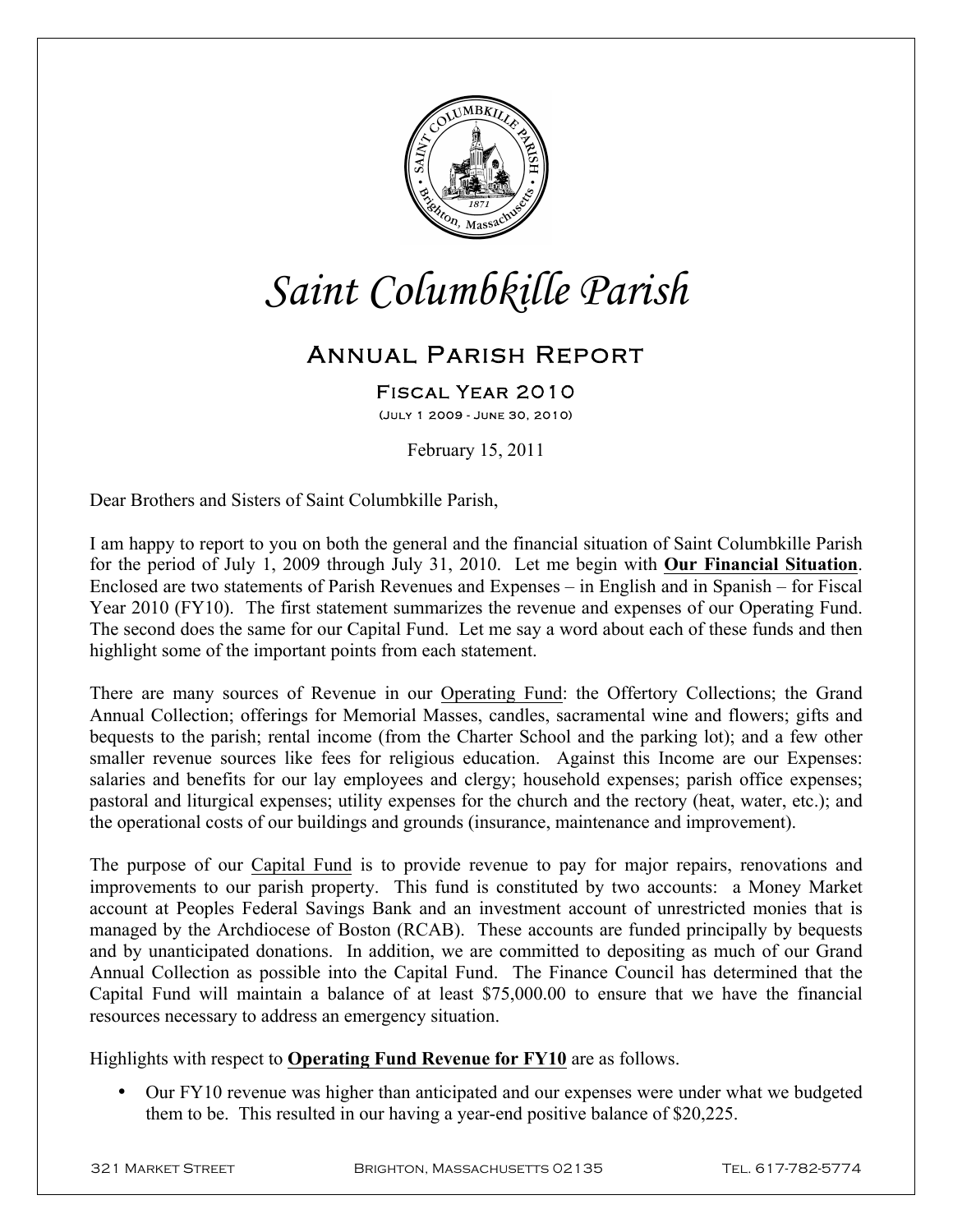## 2010 St. Columbkille Parish Report - Page 2

- We passed as much revenue as possible from our rental income and the Grand Annual through the Money Market account of our Capital Fund so that it would accrue interest until it was needed for expenses. This explains why there is a transfer of money from the Capital Fund into the Operating Fund.
- Though we have been in a recession, revenue from the Offertory Collections increased by 10.7% or \$28,641 in FY10 over FY09. This is due to your very positive response to the *Increased Weekly Giving Program* that we implemented in January of last year. As I said then, we need to grow our Offertory revenue to anticipate the large loss of annual rental income of \$169,000 from the Charter School when its lease expires. That lease is scheduled to conclude in 2014, though the Charter School has an "early termination option" and can leave in 2013.
- The "Other Income" line item represents stipends we received from the Archdiocese to support the residencies of Father Jim O'Rourke and Father Joe Keville at St. Columbkille rectory.

Highlights with respect to our **Operating Fund Expenses for FY10** are as follows.

- Both lay salaries/benefits and clergy stipends/benefits remained at FY09 levels.
- Office expenses are higher because of 1) the cost of a triennial RCAB audit (to be scheduled) is an expense for FY10 and 2) the mailing costs for the Increased Weekly Giving Program.
- Utilities and building/grounds expenses decreased because of last winter's mild season.

### Highlights with respect to our **Capital Fund Revenue and Expenses for FY10** are as follows.

- We received two bequests totaling \$14,376 during FY10. These are very precious gifts.
- During FY10 we invested \$114,850 in major repairs and improvements to our property. Each of these is listed under "Expenses" in the FY10 Capital Fund Report.
- The parish remains very grateful to the Auciello and Salvucci families for their longstanding and continuing contributions to the enhancement of our property. We express special gratitude this year to the Hoarty and Cicconi families and to Peoples Federal Savings Bank who contributed very generously to the parish during this past year. As you know, substantial gifts received are announced in the Sunday bulletin.
- Anticipated repairs and improvements to our property for FY11, some of which have already been completed, include the following:
	- o Regular annual repairs to the church and rectory roofs
	- o Installation of a new plaza and widened roadway between the church/rectory and school
	- o Completion of the replacement fencing around the church and rectory
	- o Completion of the conversion from oil to natural gas heating in the church and rectory
	- $\circ$  Continued work on the upgrading of the electrical system in the church and rectory
	- o Repaving and adding a handicap parking space to the driveway in front of the rectory
	- o New concrete stoop at the south entrance to the rectory
	- o New landscaping to the front of the rectory
	- o Addressing structural concerns in the concrete patio behind the rectory
	- o Renovating the lower church into a chapel and hall

As I noted above, the Increased Weekly Giving Program that was implemented in the parish in January 2010 has been and will, I hope, continue to be a great help towards strengthening our parish revenue. We anticipate that your current increased giving will bring an added \$50,000 revenue a year to our operating budget. But, since we will lose \$169,000 annual revenue in 2014 with the loss of our Charter School rent, we still have a way to go in order to ensure that we will have the revenues we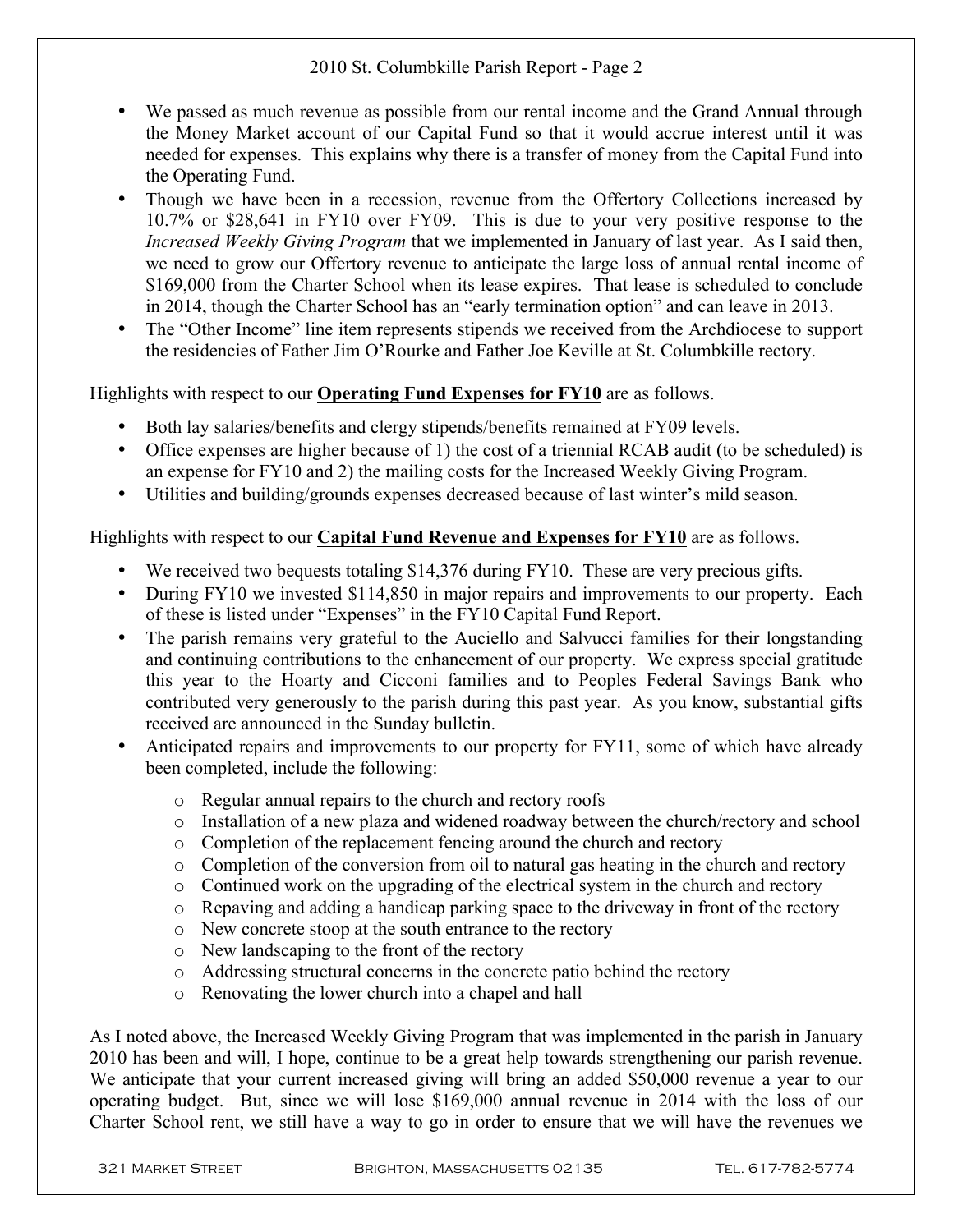need to sustain our parish. For that reason, I want to offer three suggestions to help strengthen the financial life of the parish.

First, if you were able to increase your weekly offering to the parish last year, I encourage you to keep giving at that level. If you were not able to increase your giving last year, but can now, I encourage you to move to a higher level of giving – perhaps adding \$5 or \$7 or even \$10 to what you have been giving per week. If you can do this, I would be very grateful if you would write me a little note letting me know that you have taken this step. As always, you have my heartfelt thanks for your commitment to your parish and for your generosity.

Second, frequently someone asks me for a suggestion concerning what would be an appropriate weekly offering to support our annual parish budget. The Finance Council recommends, as a guideline, that every working person in the parish make an offering of \$25.00 per week. I want to underscore the word guideline. Some of you can and do make an offering that is greater, sometimes much greater, than \$25.00 per week. For that, the Parish is greatly blessed and deeply grateful; you are giving what you can give. Others, for very good reasons, find this goal impossible and give something less. For that, the Parish is greatly blessed and deeply grateful; you are giving what you can give. Know that I am very much edified by your desire to support your parish and I am deeply grateful for your generosity.

Third, some of the larger gifts that have been received by the parish have come through bequests, which are donations made to St. Columbkille at the time of a parishioner's death. Often the family of a loved one will recommend, in lieu of flowers, that a donation to the parish be made in memory of the deceased. In recent years, this practice has been increasing and has been of great benefit to the parish. I encourage its growth and I thank you for considering it.

In addition, parishioners are choosing to remember St. Columbkille Parish in their wills. You should know that much of the great work that has taken place in the renovation of our property these past few years has been a direct result of the generosity of parishioners who have remembered us in their wills. These bequests are a wonderful way to secure the faith for future generations. A simple statement in your will like for following is all it takes: "I give the sum of \$\_\_\_\_\_\_ to the Roman Catholic Archbishop of Boston, a Corporation Sole, to be used for the benefit of St. Columbkille Parish, 321 Market Street, Brighton, Massachusetts." Thank you for considering this possibility.

As I close this section on finances, I am happy to remind you that the parish carries no debt. This is indeed a great blessing.

There are **A NUMBER OF OTHER PARISH MATTERS** that I would like to bring to your attention.

Perhaps the most poignant moment for us this past year was the illness and death of our beloved Senior Priest, **Father James O'Rourke** on June 21, 2010. You know well the gifts that Father Jim O'Rourke brought to the life of the parish. His presence in the house, for those of us who lived and worked with him, was a complete joy. His love of God and neighbor, his delight in the small things in life – especially children, and his great sense of humor were a few of the more notable gifts that he brought to our common life. He was a special person indeed. Until the Lord gathers us together again… *Eternal rest grant unto him, O Lord, and let perpetual light shine upon him. Amen.*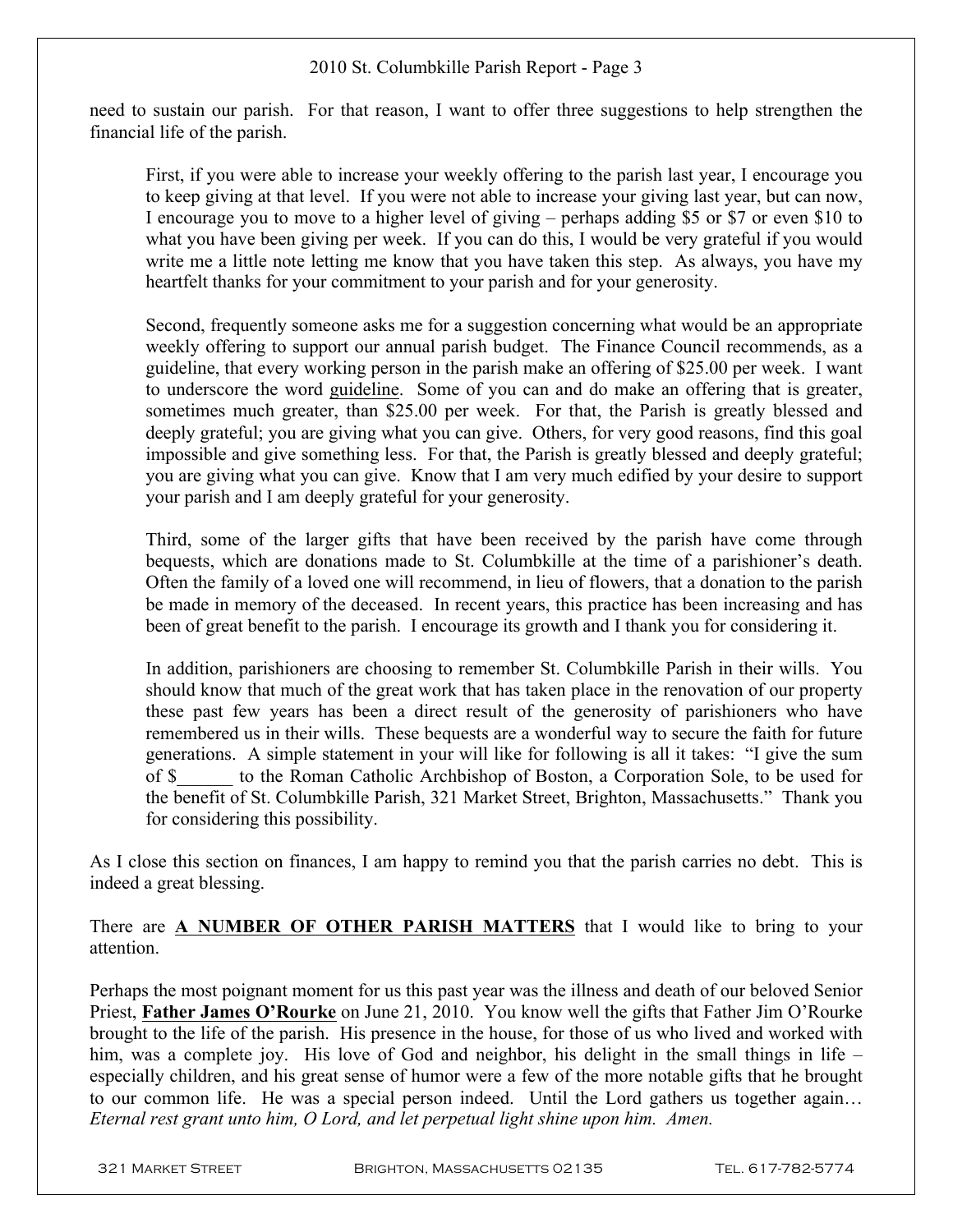There is very good news regarding **St. Columbkille Partnership School**. The school year began in September 2010 with great excitement, because the school enrollment went over 300 students for the first time since 1982. This success is directly attributable to the vitality of the Partnership between the Archdiocese of Boston and Boston College. I am deeply grateful to the extraordinary commitments that Cardinal Seán O'Malley and Father William Leahy, SJ, the President of Boston College, have made towards guaranteeing the success of our school. Our children are the beneficiaries of some great things happening at the school these days. May God bless their growth in education and in the faith.

In November 2010 we completed the fifth and last season of the *ARISE Together in Christ* spiritual process. This program took place during Lent and the fall of the past two and one-half years. It involved small groups of 10-12 persons who gathered in a parishioner's home once a week to listen to the Sacred Scriptures, to reflect with one another upon the Lord's word, and to talk about practical ways of putting that word into action. Approximately 65-70 parishioners committed themselves to each season of the ARISE process. Their faithfulness to this program was a great benefit to themselves and to the parish. The Worship Commission of the Parish Pastoral Council, one of the three commissions of our council, is now exploring other ways in which similar opportunities for spiritual growth might be offered in the parish in the future. One opportunity, similar to *ARISE*, is a program called "Lenten Longings." More on this will appear in the parish bulletin during the coming weeks.

Speaking of the **Parish Bulletin**, I remind you that our bulletin is always available to you at our parish website, www.brightoncatholic.org. There is a lot of other news about the parish available at the website by clicking the links on our home page. I am also happy to report that, thanks to the good work of Father Dan Moloney, Caroline McGowan and Alfred Yip, the website will undergo a significant facelift in the next few months. We look forward to presenting the transformation to you.

We have been working this year towards the strengthening of the **Religious Education** of our youngsters and their families. Religious Education classes have been coordinated with the Sunday 9:30 AM Mass (for English speaking families) and the 12:45 PM Mass (for Spanish speaking families) so that our young families will come to treasure the Sunday Eucharist as the center of their week. As an added incentive to draw more families to our 9:30 AM Sunday Mass, we have introduced a **Liturgy of the Word for children**. Just before the Scripture Readings are proclaimed, children from ages 5-9 are invited to go to the lower church for their own reading of the Scriptures and for catechesis. Parents and children have been responding well to this new initiative. In addition, I have asked Father Dan Moloney to reconstitute the Religious Education Commission, a second commission of our Parish Pastoral Council, in order in order that it might bring greater vitality to the faith formation of all of the members of our parish, children through seniors.

For **Our 18-35 Year-Old Young Adults** we are continuing the "Theology on Tap" evenings at the Green Briar in Brighton Center on a regular basis. For each gathering, a featured speaker is invited to address a current topic in our faith in order to engage those gathered in good discussion. These gatherings have been well received by those who have made the commitment to join them and I am grateful to Father Moloney for coordinating them.

**First Fridays** of the month have been enhanced in recent years with the addition of Eucharistic Adoration following the 9:00 AM First Friday Mass. This Adoration, which has as its intention the increase in vocations to the Priesthood and Religious Life, concludes at 12:00 Noon with Benediction. We encourage you to join us for some prayerful and grace-filled time before the Blessed Sacrament. There is a great benefit to putting some time aside to be alone in the presence of the Lord.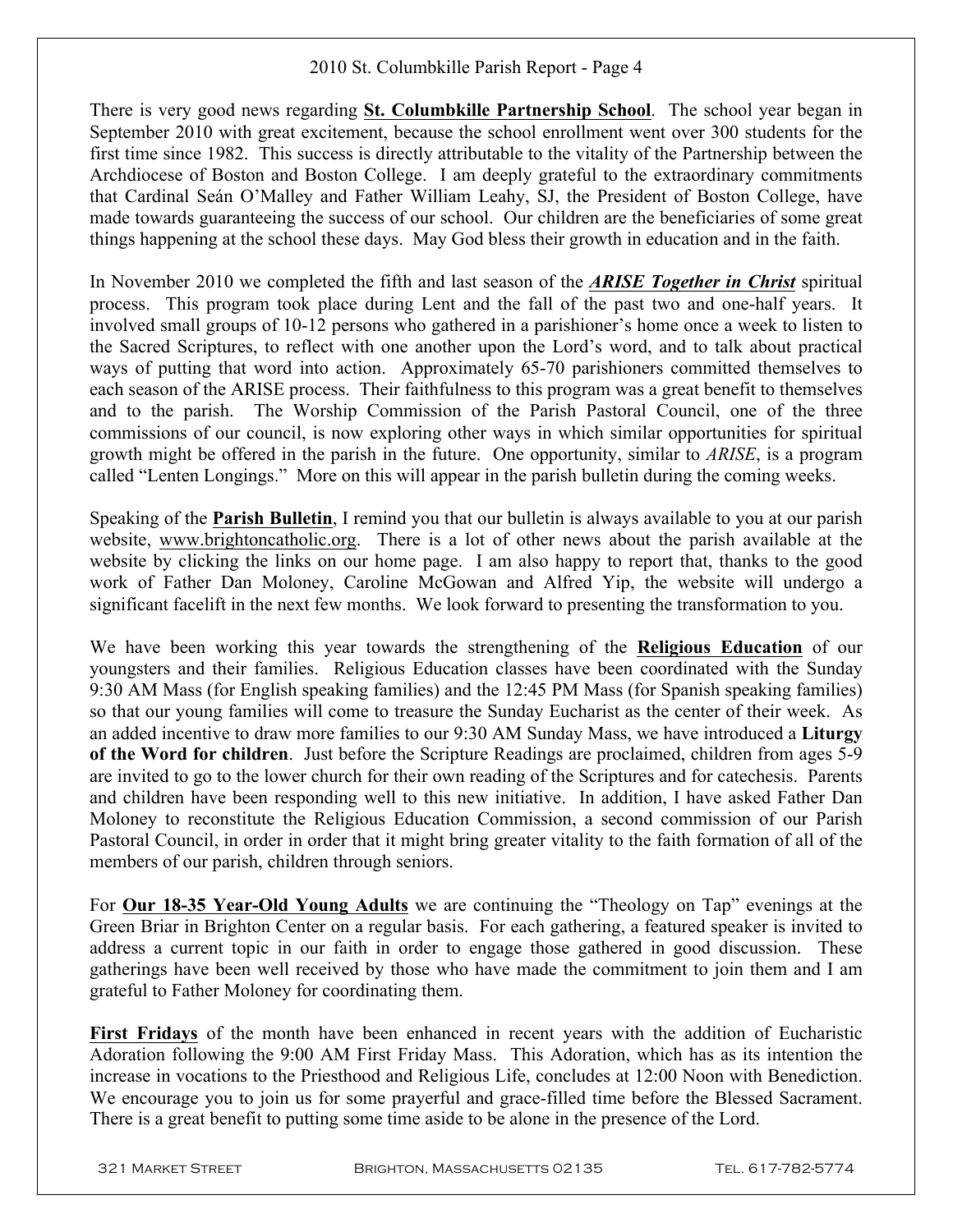We are very grateful for **Our Many Parish Groups of Men and Women** who gather for the good of the parish and the Church. I think, for example, of the great works of the Sodality, the Legion of Mary, the Catholic Daughters of America, the St. Vincent de Paul Society, the Knights of Columbus and our Weekly Prayer Groups (English and Spanish). In September, the St. Vincent DePaul Society held a very successful second annual Yard Sale to raise funds for their worthy work. The Knights of Columbus gathered at the church in October for their Annual Memorial Mass for their deceased. If you would like more information to join any of these groups, please call Patricia McShane, our parish secretary, at the rectory  $(617-782-5774)$ .

In addition to the Worship and the Religious Education Commissions of the Parish Pastoral Council, the newest commission of our Parish Pastoral Council is the **Parish Outreach Commission**. As your pastor I have been very concerned about the large number of Catholics in Brighton who do not practice their faith. Many of our brothers and sisters left their active participation in the Church because of the sexual abuse crisis. Once again, I apologize from my heart and I express my deepest sorrow to any one who was abused as a child by a priest or by anyone else acting in the name of the Church. What happened to you was wrong. I am deeply sorry and I ask your forgiveness. Many others left because of the hurtful ways in which Our Lady of the Presentation and St. Gabriel parishes were closed. I apologize for the pain that so many of you experienced. I am deeply sorry and I ask your forgiveness.

Whatever the reason that someone becomes alienated from the Church, the fact is, Christ came among us that that we might know him and live together in him. The Lord doesn't just give us a Gospel by which to live. But, by the will of the Father and the work of the Holy Spirit, he forms us into one body, one communion, the Church. We belong together in God.

The purpose of our new Parish Outreach Commission, still in its early stages, is threefold:

- To develop and initiate an effective outreach program that both invites back members of the parish who have been distanced from the Church, and identifies and invites Catholics moving into the area to join our parish;
- To develop parish programs and events that deepen our identity as a community in Christ and provide an opportunity to strengthen our outreach by welcoming newcomers;
- To identify and engage with those events in our local community that present an opportunity for us to promote our activities and programs while supporting the greater community.

The goal of our Parish Outreach Commission is to make contact with every household in Brighton in the next few years. Pray for our good work and its success. If you have ideas for us, let us know.

**Sacraments to the Infirm and the Elderly.** One of our great desires is that the Sacrament of the Sick, Penance, and Holy Communion be readily available to our infirm and elderly. If you are aware of someone who is homebound and in need of these Sacraments, please call us to arrange a visit.

The **Protection of Our Children** is among our highest priorities. Every member of the parish staff and every parish volunteer is educated in recognizing behavior that can be harmful to children. Moreover, every staff member and volunteer who has the potential for unmonitored access to children must undergo an annual screening of their CORI (criminal offender record information). I am very grateful to all of you for all that you do to ensure the protection of our children.

I am profoundly thankful for the gift that each of our **Staff and Volunteers** is to the life and to the good of the parish. This past July when we invited the staff and volunteers to come together for an